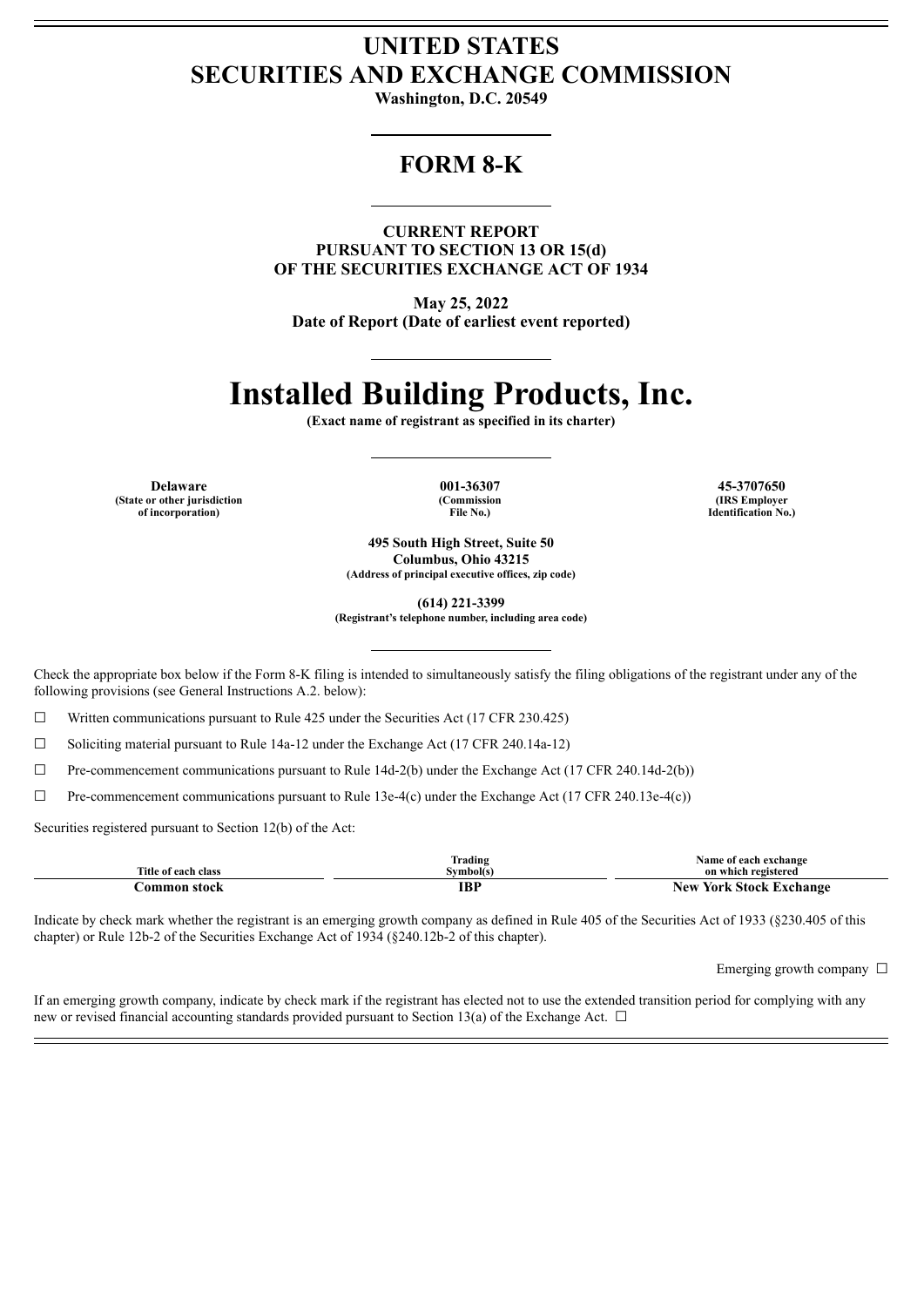#### **Item 7.01 Regulation FD Disclosure.**

On May 25, 2022, the Company issued a press release announcing that Jason Niswonger, Chief Administrative and Sustainability Officer, and Darren Hicks, Director of Investor Relations, will participate in the KeyBanc Capital Markets Industrial & Basic Materials Conference in Boston, MA on June 1, 2022, and that Michael T. Miller, Chief Financial Officer, and Jeffrey Hire, President of External Affairs, will join Mr. Hicks for the Loop Capital Markets 2022 Investor Conference in New York, NY on June 2, 2022.

The information contained in this Item 7.01 is being furnished and shall not be deemed to be "filed" for the purposes of Section 18 of the Securities Exchange Act of 1934, as amended, or otherwise subject to the liabilities of that Section. Furthermore, the information contained in this Item 7.01 shall not be deemed to be incorporated by reference into any registration statement or other document filed with the Securities and Exchange Commission, except as shall be expressly set forth by specific reference in such filing.

#### **Item 9.01 Financial Statements and Exhibits.**

#### **(d) Exhibits.**

Exhibit

| $\frac{1}{2}$<br><b>Number</b> | Description                                                                         |
|--------------------------------|-------------------------------------------------------------------------------------|
| 99.1                           | Press Release, dated May 25, 2022, announcing upcoming investor conference schedule |
| -104                           | Cover Page Interactive Data File (formatted in Inline XBRL)                         |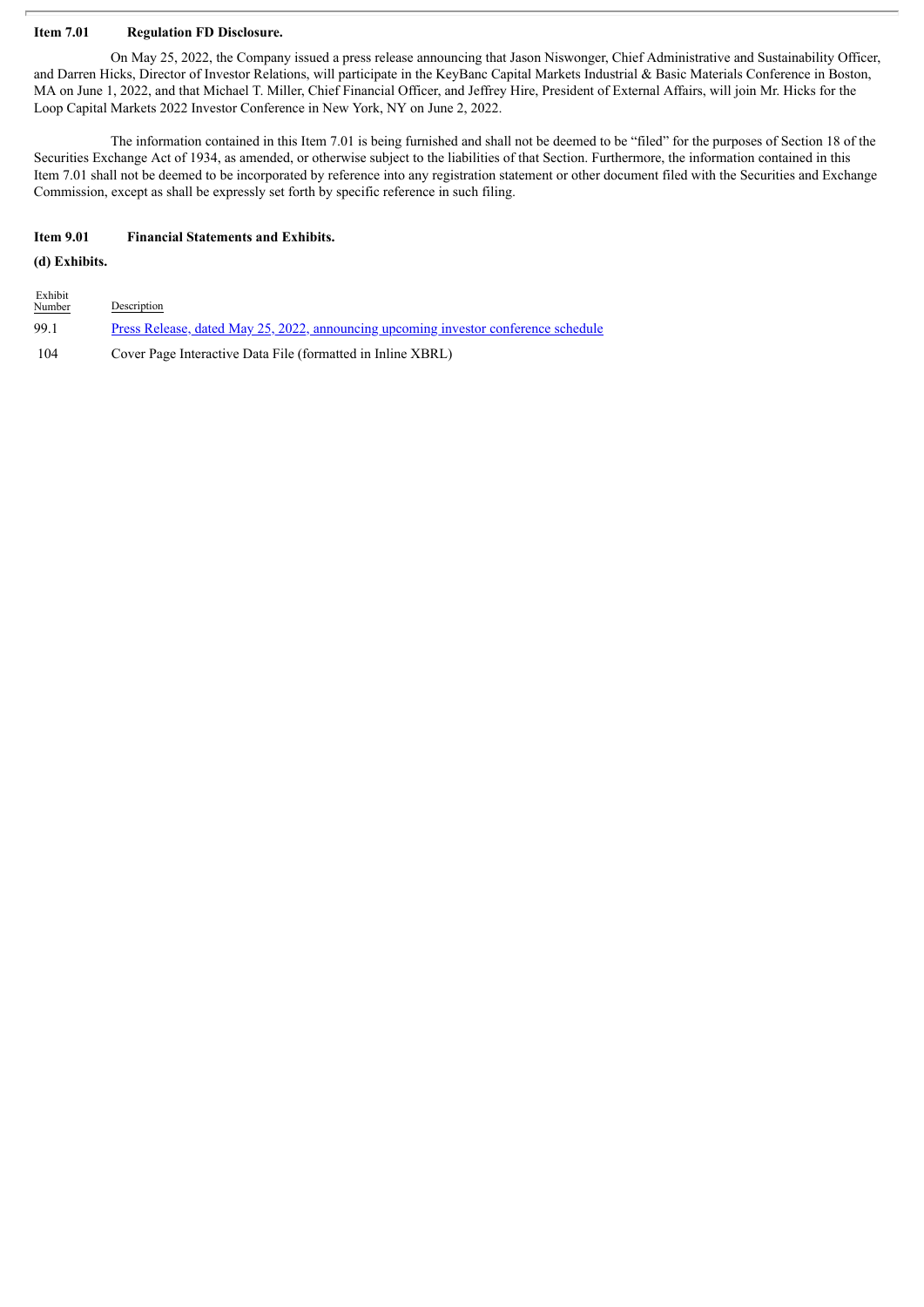**SIGNATURES**

Pursuant to the requirements of the Securities Exchange Act of 1934, the Registrant has duly caused this report to be signed on its behalf by the undersigned hereunto duly authorized.

**INSTALLED BUILDING PRODUCTS, INC.**

By: /s/ Michael T. Miller Executive Vice President and Chief Financial Officer

Date: May 25, 2022